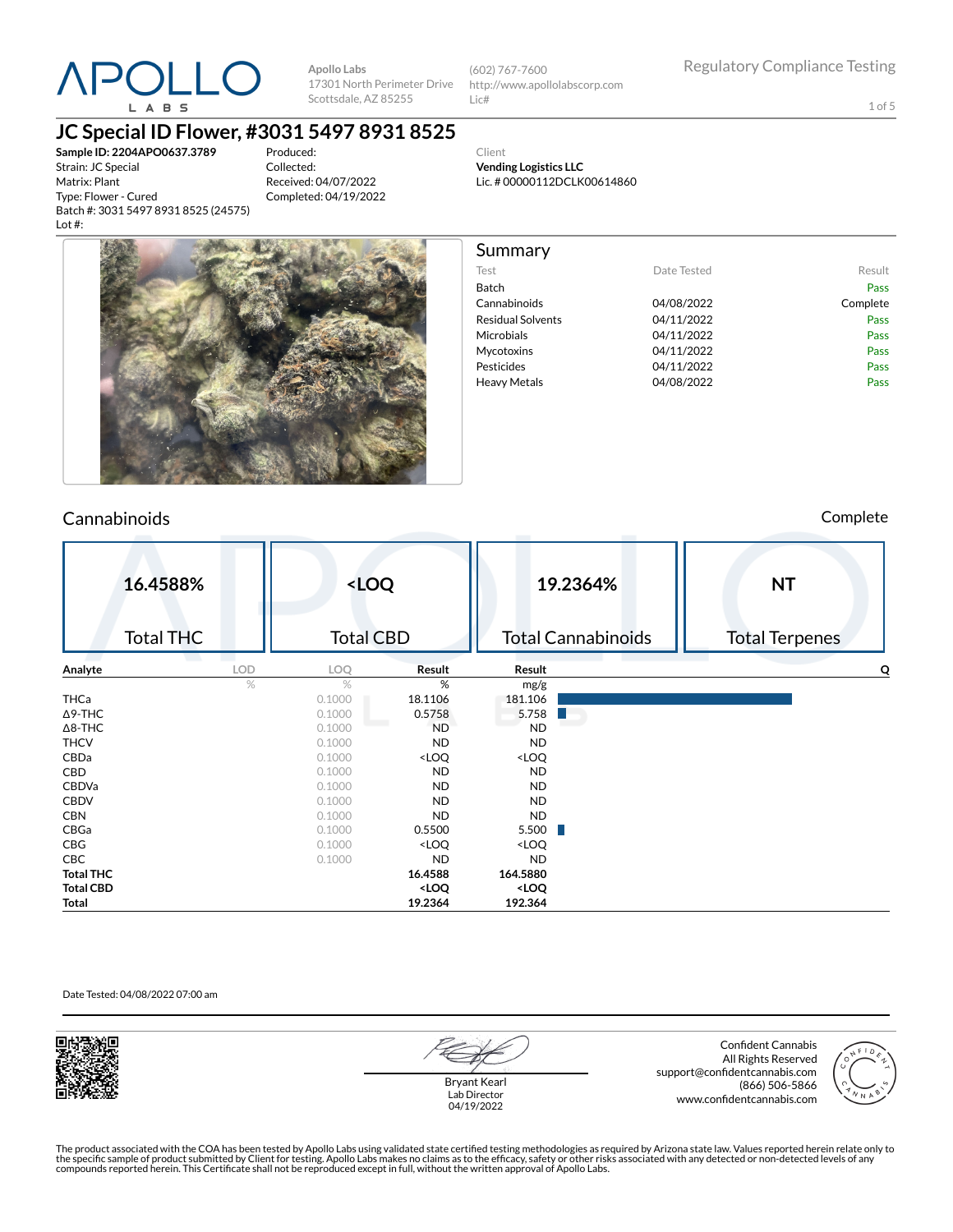

(602) 767-7600 http://www.apollolabscorp.com Lic#

2 of 5

## **JC Special ID Flower, #3031 5497 8931 8525**

**Sample ID: 2204APO0637.3789** Strain: JC Special Matrix: Plant Type: Flower - Cured Batch #: 3031 5497 8931 8525 (24575) Lot #:

Produced: Collected: Received: 04/07/2022 Completed: 04/19/2022

Client **Vending Logistics LLC** Lic. # 00000112DCLK00614860

## Pesticides **Passage of the Contract of Contract Contract of Contract Contract Contract Contract Contract Contract Contract Contract Contract Contract Contract Contract Contract Contract Contract Contract Contract Contract**

| Analyte             | LOO        | Limit      | Units      | <b>Status</b> | о              | Analyte            | LOO        | Limit      | <b>Units</b> | <b>Status</b> | Q              |
|---------------------|------------|------------|------------|---------------|----------------|--------------------|------------|------------|--------------|---------------|----------------|
|                     | <b>PPM</b> | <b>PPM</b> | <b>PPM</b> |               |                |                    | <b>PPM</b> | <b>PPM</b> | <b>PPM</b>   |               |                |
| Abamectin           | 0.2500     | 0.5000     | <b>ND</b>  | Pass          | M <sub>2</sub> | Hexythiazox        | 0.5000     | 1.0000     | <b>ND</b>    | Pass          | V1 M1L1        |
| Acephate            | 0.2000     | 0.4000     | <b>ND</b>  | Pass          |                | Imazalil           | 0.1000     | 0.2000     | <b>ND</b>    | Pass          |                |
| Acequinocyl         | 1.0000     | 2.0000     | <b>ND</b>  | Pass          |                | Imidacloprid       | 0.2000     | 0.4000     | <b>ND</b>    | Pass          |                |
| Acetamiprid         | 0.1000     | 0.2000     | <b>ND</b>  | Pass          |                | Kresoxim Methyl    | 0.2000     | 0.4000     | <b>ND</b>    | Pass          |                |
| Aldicarb            | 0.2000     | 0.4000     | <b>ND</b>  | Pass          | V <sub>1</sub> | Malathion          | 0.1000     | 0.2000     | <b>ND</b>    | Pass          |                |
| Azoxystrobin        | 0.1000     | 0.2000     | <b>ND</b>  | Pass          |                | Metalaxyl          | 0.1000     | 0.2000     | <b>ND</b>    | Pass          |                |
| <b>Bifenazate</b>   | 0.1000     | 0.2000     | <b>ND</b>  | Pass          | V1L1           | Methiocarb         | 0.1000     | 0.2000     | <b>ND</b>    | Pass          | V1 M1L1        |
| <b>Bifenthrin</b>   | 0.1000     | 0.2000     | <b>ND</b>  | Pass          |                | Methomyl           | 0.2000     | 0.4000     | <b>ND</b>    | Pass          |                |
| <b>Boscalid</b>     | 0.2000     | 0.4000     | <b>ND</b>  | Pass          |                | Myclobutanil       | 0.1000     | 0.2000     | <b>ND</b>    | Pass          | V1 M1L1        |
| Carbaryl            | 0.1000     | 0.2000     | <b>ND</b>  | Pass          |                | Naled              | 0.2500     | 0.5000     | <b>ND</b>    | Pass          | V1L1           |
| Carbofuran          | 0.1000     | 0.2000     | <b>ND</b>  | Pass          |                | Oxamyl             | 0.5000     | 1.0000     | <b>ND</b>    | Pass          |                |
| Chlorantraniliprole | 0.1000     | 0.2000     | <b>ND</b>  | Pass          | V1M1           | Paclobutrazol      | 0.2000     | 0.4000     | <b>ND</b>    | Pass          |                |
| Chlorfenapyr        | 0.5000     | 1.0000     | <b>ND</b>  | Pass          |                | Permethrins        | 0.1000     | 0.2000     | <b>ND</b>    | Pass          |                |
| Chlorpyrifos        | 0.1000     | 0.2000     | <b>ND</b>  | Pass          |                | Phosmet            | 0.1000     | 0.2000     | <b>ND</b>    | Pass          |                |
| Clofentezine        | 0.1000     | 0.2000     | <b>ND</b>  | Pass          | V1 M1L1        | Piperonyl Butoxide | 1.0000     | 2.0000     | <b>ND</b>    | Pass          |                |
| Cyfluthrin          | 0.5000     | 1.0000     | <b>ND</b>  | Pass          |                | Prallethrin        | 0.1000     | 0.2000     | <b>ND</b>    | Pass          |                |
| Cypermethrin        | 0.5000     | 1.0000     | <b>ND</b>  | Pass          |                | Propiconazole      | 0.2000     | 0.4000     | <b>ND</b>    | Pass          | V1 M1L1        |
| Daminozide          | 0.5000     | 1.0000     | <b>ND</b>  | Pass          | V1 M1L1        | Propoxur           | 0.1000     | 0.2000     | <b>ND</b>    | Pass          |                |
| Diazinon            | 0.1000     | 0.2000     | <b>ND</b>  | Pass          |                | Pyrethrins         | 0.5000     | 1.0000     | <b>ND</b>    | Pass          |                |
| <b>Dichlorvos</b>   | 0.0500     | 0.1000     | <b>ND</b>  | Pass          |                | Pvridaben          | 0.1000     | 0.2000     | <b>ND</b>    | Pass          |                |
| Dimethoate          | 0.1000     | 0.2000     | <b>ND</b>  | Pass          |                | Spinosad           | 0.1000     | 0.2000     | <b>ND</b>    | Pass          | M1             |
| Ethoprophos         | 0.1000     | 0.2000     | <b>ND</b>  | Pass          |                | Spiromesifen       | 0.1000     | 0.2000     | <b>ND</b>    | Pass          |                |
| Etofenprox          | 0.2000     | 0.4000     | <b>ND</b>  | Pass          | M <sub>2</sub> | Spirotetramat      | 0.1000     | 0.2000     | <b>ND</b>    | Pass          |                |
| Etoxazole           | 0.1000     | 0.2000     | <b>ND</b>  | Pass          |                | Spiroxamine        | 0.2000     | 0.4000     | <b>ND</b>    | Pass          | M <sub>2</sub> |
| Fenoxycarb          | 0.1000     | 0.2000     | <b>ND</b>  | Pass          | V1 M1L1        | Tebuconazole       | 0.2000     | 0.4000     | <b>ND</b>    | Pass          |                |
| Fenpyroximate       | 0.2000     | 0.4000     | <b>ND</b>  | Pass          |                | Thiacloprid        | 0.1000     | 0.2000     | <b>ND</b>    | Pass          |                |
| Fipronil            | 0.2000     | 0.4000     | <b>ND</b>  | Pass          |                | Thiamethoxam       | 0.1000     | 0.2000     | <b>ND</b>    | Pass          | V1L1           |
| Flonicamid          | 0.5000     | 1.0000     | <b>ND</b>  | Pass          | V1 M1L1        | Trifloxystrobin    | 0.1000     | 0.2000     | <b>ND</b>    | Pass          |                |
| Fludioxonil         | 0.2000     | 0.4000     | <b>ND</b>  | Pass          |                |                    |            |            |              |               |                |

## **Herbicides**

| Analyte       | $\sim$<br>ームビトー    | Limit           | Units      | <b>Status</b> |                               |
|---------------|--------------------|-----------------|------------|---------------|-------------------------------|
|               | DDN.               | PPN.            | <b>PPM</b> |               |                               |
| Pendimethalin | $\wedge$<br>0.0500 | 1000<br>u. luuu | <b>ND</b>  | Pass          | $\overline{\phantom{a}}$<br>. |

Date Tested: 04/11/2022 07:00 am



Bryant Kearl Lab Director 04/19/2022

Confident Cannabis All Rights Reserved support@confidentcannabis.com (866) 506-5866 www.confidentcannabis.com

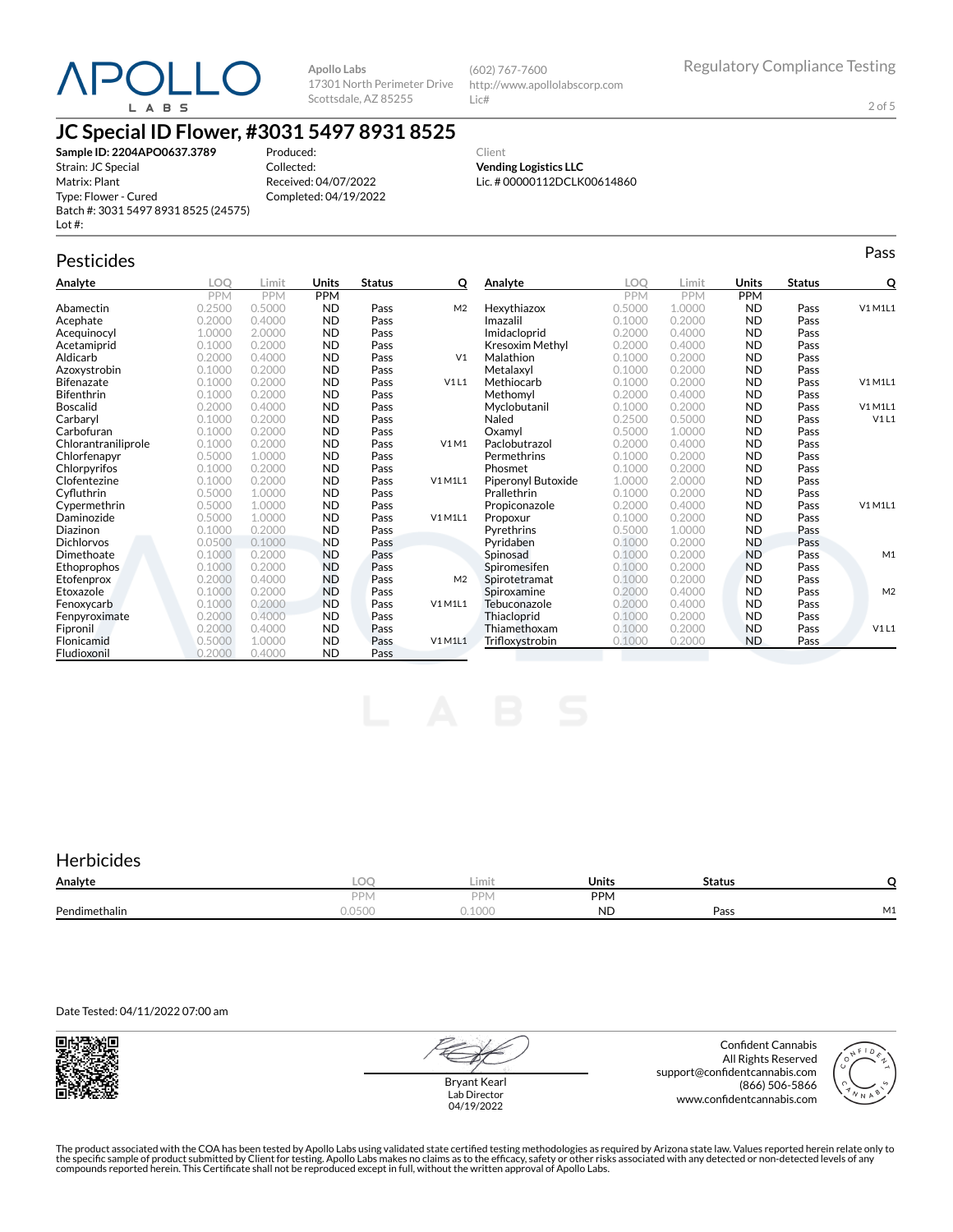

(602) 767-7600 http://www.apollolabscorp.com Lic#

**Vending Logistics LLC** Lic. # 00000112DCLK00614860 3 of 5

### **JC Special ID Flower, #3031 5497 8931 8525** Produced:

Collected:

Received: 04/07/2022 Completed: 04/19/2022

**Sample ID: 2204APO0637.3789** Strain: JC Special Matrix: Plant Type: Flower - Cured Batch #: 3031 5497 8931 8525 (24575) Lot #:

| <b>Microbials</b>     |                             |       |              |               | Pass |
|-----------------------|-----------------------------|-------|--------------|---------------|------|
| Analyte               | Limit                       |       | Result       | <b>Status</b> | Ω    |
| Salmonella SPP        | Detected/Not Detected in 1g |       | <b>ND</b>    | Pass          |      |
| Aspergillus flavus    | Detected/Not Detected in 1g |       | <b>ND</b>    | Pass          |      |
| Aspergillus fumigatus | Detected/Not Detected in 1g |       | <b>ND</b>    | Pass          |      |
| Aspergillus niger     | Detected/Not Detected in 1g |       | <b>ND</b>    | Pass          |      |
| Aspergillus terreus   | Detected/Not Detected in 1g |       | <b>ND</b>    | Pass          |      |
| Analyte               | LOQ                         | Limit | Result       | <b>Status</b> | Ω    |
|                       | CFU/g                       | CFU/g | CFU/g        |               |      |
| E. Coli               | 10.0                        | 100.0 | $< 10$ CFU/g | Pass          |      |

Client

Date Tested: 04/11/2022 12:00 am

### Mycotoxins **Pass**

| Analyte                 | LOD   | LOC   | Limit | <b>Units</b> | <b>Status</b> |    |
|-------------------------|-------|-------|-------|--------------|---------------|----|
|                         | µg/kg | µg/kg | µg/kg | µg/kg        |               |    |
| <b>B1</b>               |       | 10    | 20    | ND           | Pass          |    |
| <b>B2</b>               |       | 10    | 20    | <b>ND</b>    | Pass          | L1 |
| G <sub>1</sub>          |       | 10    | 20    | <b>ND</b>    | Pass          | L1 |
| G <sub>2</sub>          |       | 10    | 20    | <b>ND</b>    | Pass          | V1 |
| <b>Total Aflatoxins</b> |       |       | 20    | <b>ND</b>    | Pass          |    |
| Ochratoxin A            |       |       | 20    | <b>ND</b>    | Pass          |    |

Date Tested: 04/11/2022 07:00 am

### Heavy Metals **Pass**

| Analyte | LOD   | <b>LOC</b> | ∟imit     | Units     | <b>Status</b> |  |
|---------|-------|------------|-----------|-----------|---------------|--|
|         | µg/g  | $\mu$ g/g  | $\mu$ g/g | $\mu$ g/g |               |  |
| Arsenic | 0.066 | 0.133      | 0.4       | <b>ND</b> | Pass          |  |
| Cadmium | 0.066 | 0.133      | 0.4       | <b>ND</b> | Pass          |  |
| Lead    | 0.166 | 0.333      |           | <b>ND</b> | Pass          |  |
| Mercury |       | ( ) 4      | 12        | <b>ND</b> | Pass          |  |

Date Tested: 04/08/2022 12:00 am



Bryant Kearl Lab Director 04/19/2022

Confident Cannabis All Rights Reserved support@confidentcannabis.com (866) 506-5866 www.confidentcannabis.com

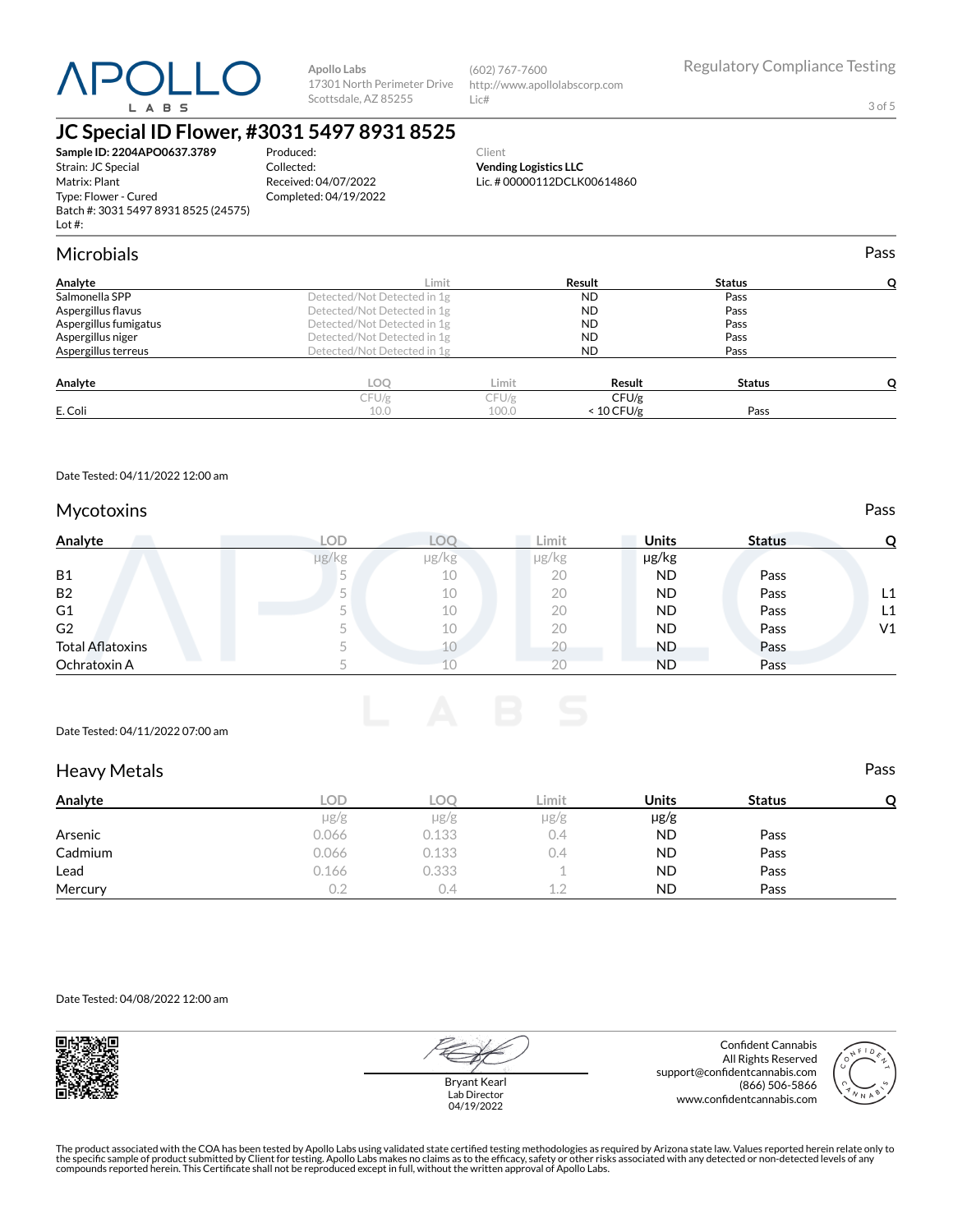

(602) 767-7600 http://www.apollolabscorp.com Lic#

4 of 5

## **JC Special ID Flower, #3031 5497 8931 8525**

**Sample ID: 2204APO0637.3789** Strain: JC Special Matrix: Plant Type: Flower - Cured Batch #: 3031 5497 8931 8525 (24575) Lot #:

Produced: Collected: Received: 04/07/2022 Completed: 04/19/2022

Client **Vending Logistics LLC** Lic. # 00000112DCLK00614860

### Residual Solvents

| Analyte                 | LOQ        | Limit      | Mass       | <b>Status</b> | Q           |
|-------------------------|------------|------------|------------|---------------|-------------|
|                         | <b>PPM</b> | <b>PPM</b> | <b>PPM</b> |               | <b>Pass</b> |
| Acetone                 | 381.0000   | 1000.0000  | ND.        | Pass          |             |
| Acetonitrile            | 154.0000   | 410.0000   | ND.        | Pass          |             |
| <b>Benzene</b>          | 1.0000     | 2.0000     | ND.        | Pass          |             |
| <b>Butanes</b>          | 1914.0000  | 5000.0000  | ND.        | Pass          |             |
| Chloroform              | 24.0000    | 60.0000    | ND.        | Pass          |             |
| Dichloromethane         | 231.0000   | 600.0000   | ND.        | Pass          |             |
| Ethanol                 | 1910.0000  | 5000.0000  | ND.        | Pass          |             |
| Ethyl-Acetate           | 1907.0000  | 5000.0000  | ND.        | Pass          |             |
| Ethyl-Ether             | 1901.0000  | 5000.0000  | ND.        | Pass          |             |
| n-Heptane               | 1892.0000  | 5000.0000  | ND.        | Pass          |             |
| <b>Hexanes</b>          | 115.0000   | 290,0000   | ND.        | Pass          |             |
| Isopropanol             | 1915.0000  | 5000.0000  | ND.        | Pass          |             |
| Isopropyl-Acetate       | 1908.0000  | 5000.0000  | ND.        | Pass          |             |
| Methanol                | 1141.0000  | 3000.0000  | ND.        | Pass          |             |
| Pentane                 | 1923.0000  | 5000.0000  | ND.        | Pass          |             |
| Propane                 | 1907.0000  | 5000.0000  | ND.        | Pass          |             |
| Toluene                 | 343.0000   | 890,0000   | ND.        | Pass          |             |
| Xylenes + Ethyl Benzene | 841.0000   | 2170,0000  | ND.        | Pass          |             |
|                         |            |            |            |               |             |

Date Tested: 04/11/2022 07:00 am



Bryant Kearl Lab Director 04/19/2022

Confident Cannabis All Rights Reserved support@confidentcannabis.com (866) 506-5866 www.confidentcannabis.com